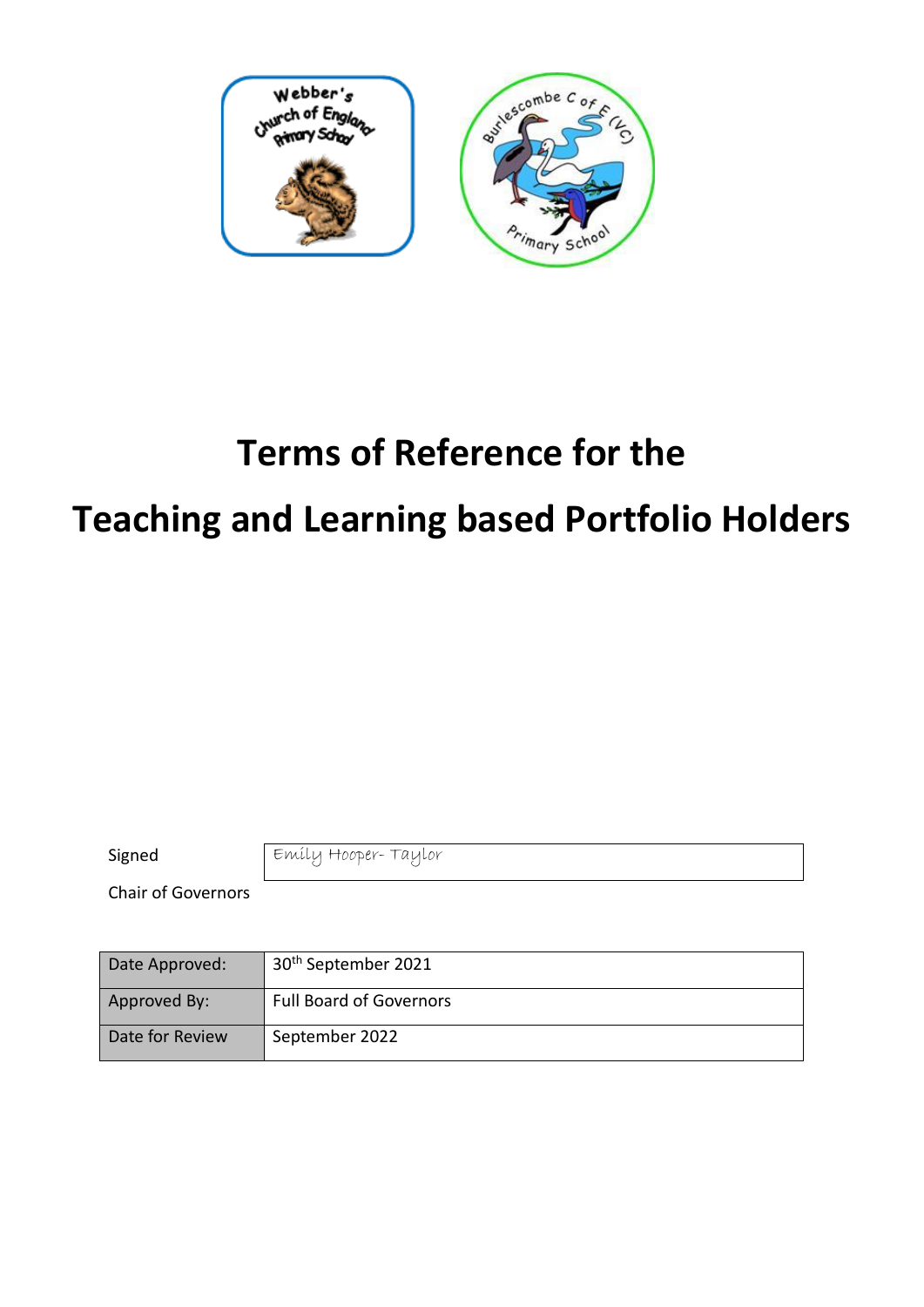# Terms of Reference for the **Teaching and Learning** Portfolio Holders of the Governing Board of

# The Valley Partnership

#### **Teaching and Learning Portfolio Holders:**

- **Curriculum**
- **Inclusion, SEND & Pupil Premium**
- **Standards** this includes setting of a sub committee to support this role. **The Standards Monitoring Committee ( SMC)**, details of which are included in the portfolio's holder's section.
- **Community and Parent Links**
- **Safeguarding** See separate more Terms of Reference
- **Ethos** this includes setting of a sub committee to support this role. **The Ethos Committee (EC)**, details of which are included in the portfolio's holder's section.

#### *Appointment and duration of holding these roles:*

*Governors will be allocated these portfolio leads at the start of the year by the Full board of Governors and can hold these positions for the duration of the year. They may hold this portfolio for a maximum of 4 years which can be extended upon agreement with the Full board as needed to best support the school. Once appointed and the appointment has been accepted, the portfolio lead will agree to undertake training as necessary to fulfill the responsibilities of the role.* 

**Agreed at FBOG on:** 30th September 2021

**Review date**: September 2022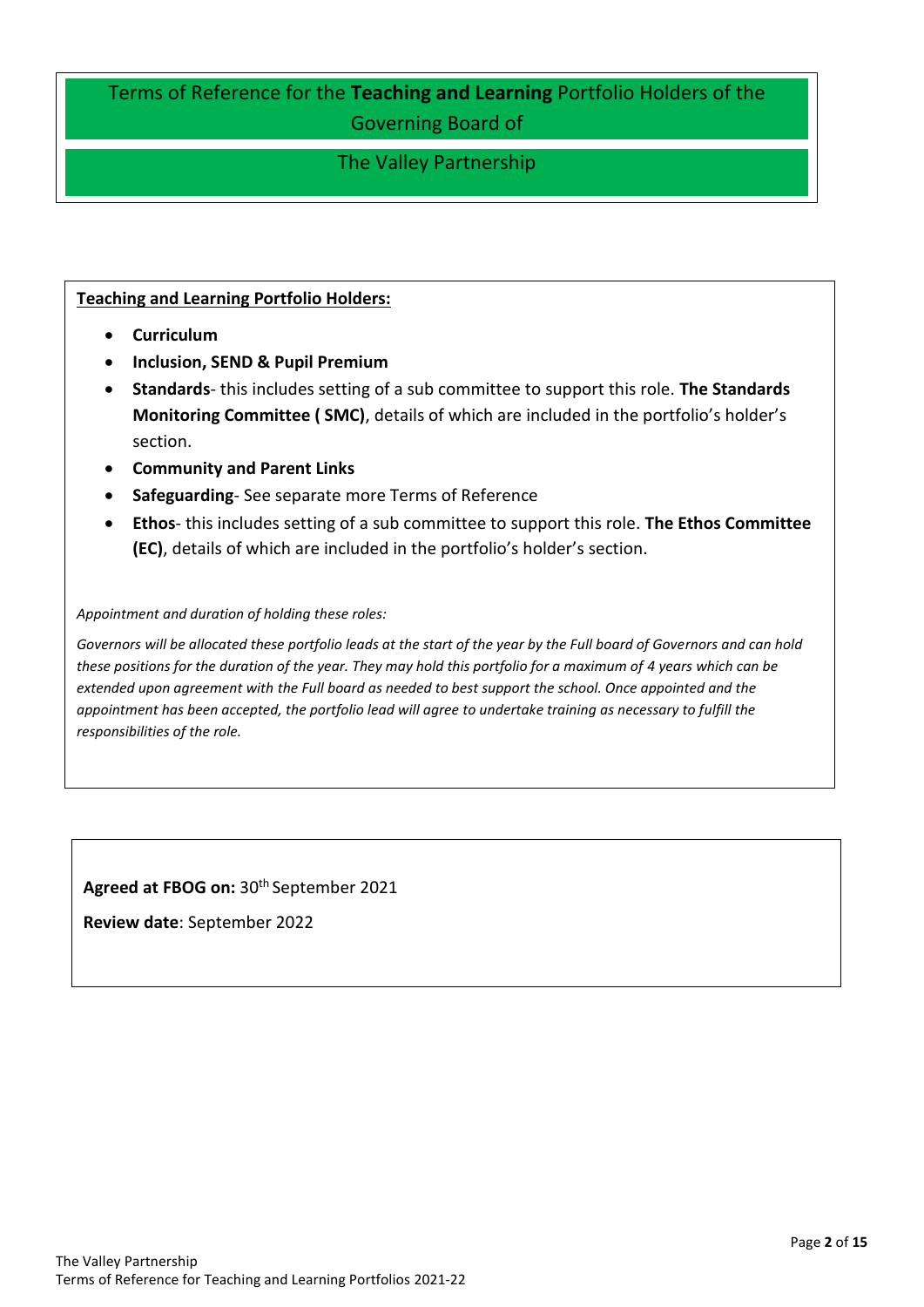#### **The governing board responsibilities for teaching and learning including links with parents**

The governing board is the strategic lead for the school and has a vital role to play in making sure every child gets the best possible education. For maintained schools this is reflected in the law, which states that the purpose of maintained school governing bodies is to 'conduct the school with a view to promoting high standards of educational achievement at the school'**.** The Governors' Handbook, September 2014 also states that one of the core functions of the governing board is: **'**Holding the headteacher to account for the educational performance of the school and its pupils'. They should do this by making sure they have at least one governor with specific skills and experience of performance data, and by asking questions such as:

- Which groups of pupils are the highest and lowest performing, and why? Do you have credible plans for addressing underperformance or less than expected progress? How will we know that things are improving?
- Which year groups or subjects get the best and worst results and why? How does this relate to the quality of teaching across the school? What is your strategy for improving the areas of weakest performance?
- How are you going to raise standards for all children, including the most and least able, those with special educational needs, those receiving free school meals, boys and girls, those of a particular ethnicity, and any who are currently underachieving?
- Have your decisions been made with reference to external evidence, such as Ofsted's Data Dashboard, Analyse School Performance, Fischer Family Trust etc. How will you know if your approach is working? Will the impact of decisions and interventions be monitored and supported?
- Is this a happy school with a positive learning culture? What is our track record on attendance, behaviour and bullying? Are safeguarding procedures securely in place? What are we doing to address any current issues, and how we will know if it is working?
- How good is our wider offer to pupils? Is the school offering a good range of sports, arts and voluntary activities? Is school food healthy and popular?
- Do we listen to what pupils and parents are telling us?

Many governors may not be familiar with looking at and understanding data. There is a large volume of data available. It is essential that every governing board have at least one governor with the skills to understand and interpret the full detail of the performance data available. These governors should make sure that the wider governing board has a correct understanding of the school's performance. They should identify from the data the issues that most need to be discussed. Other governors should learn from them and undertake any available training opportunities to improve their confidence and skills in looking at data.

#### **Best Value**

The governing board will ensure the principles of Best Value are followed when making decisions. The principles of best value are:

- Challenge why, how and by whom an activity is carried out;
- Compare performance against other schools and between parts of each school;
- Consult involving stakeholders, especially pupils and parents;
- Compete as a means of securing efficient and effective services.

#### **Withdrawal**

Any person employed to work at the school, other than the headteacher, must withdraw from the meeting for discussions and decisions concerning the pay or performance of anyone employed at the school. The Headteacher must withdraw if his or her pay or performance is being discussed. Any governor or associate member must withdraw where there may be a conflict of interests with items declared on the 'Register of Business Interests' form.

#### **Matters of Urgency**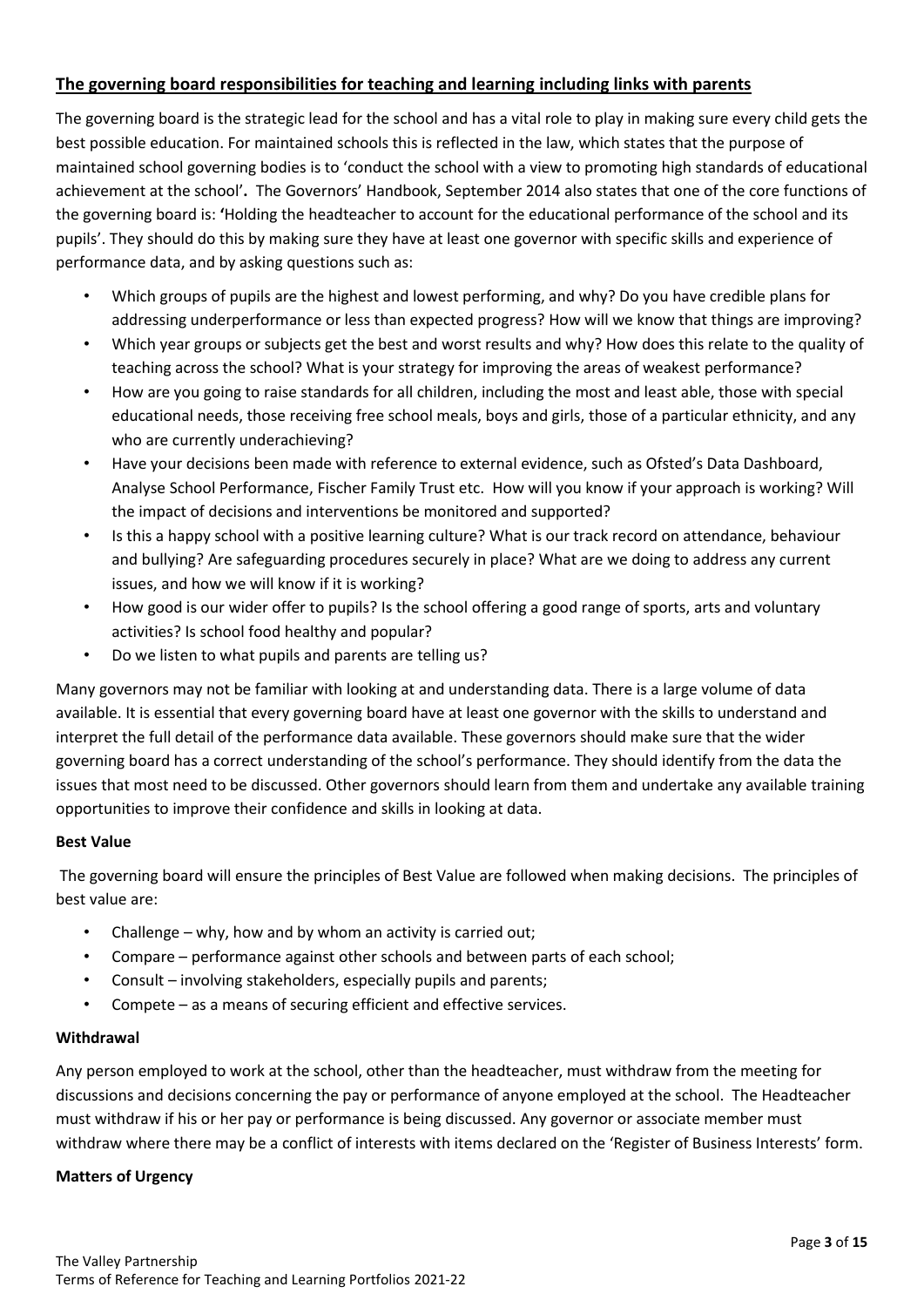These may be dealt with by the chair of governors, chair of the committee and headteacher and reported to the next meeting of the committee or full governing board.

#### **Delegation**

Governing bodies may use their powers to delegate functions and decisions to committees or individual governors. It is the overall governing board, however, that in all cases remains accountable in law and to Ofsted for the exercise of its functions. (Governors' Handbook, September 2014.)

#### **Levels of Delegation - Decision or Recommendation**

D = **decision** to be taken by the committee and reported to the full governing board in the minutes.

R = the committee to make a **recommendation** to the full governing board, who will make the decision.

#### **Summary of organisation of these responsibilities**

| <b>Area</b>                                                                                         | <b>Lead Portfolio holder for the</b><br>agreed year | <b>Support</b>                                                                                                              |
|-----------------------------------------------------------------------------------------------------|-----------------------------------------------------|-----------------------------------------------------------------------------------------------------------------------------|
| <b>Curriculum</b>                                                                                   | Rob Roffey                                          | Janine Whitlock                                                                                                             |
| <b>Inclusion, SEND &amp; Pupil</b><br>Premium                                                       | Ophelia Lindley                                     |                                                                                                                             |
| <b>School Development,</b><br><b>Improvement and standards</b><br><b>Community and Parent Links</b> | Sue Rowland<br><b>TBC</b>                           | <b>Standards Monitoring</b><br>Committee:<br>Sue Rowland<br>Ophelia Lindley<br>Gary Bladon<br>Rob Roffey<br>Janine Whitlock |
| Safeguarding                                                                                        | Sue Rowland                                         |                                                                                                                             |
| <b>Ethos</b>                                                                                        | Glyn Lewry                                          | <b>Ethos Committee</b><br>Glyn Lewry<br>Ophelia Lindley<br>Janine Whitlock<br>Gary Bladon                                   |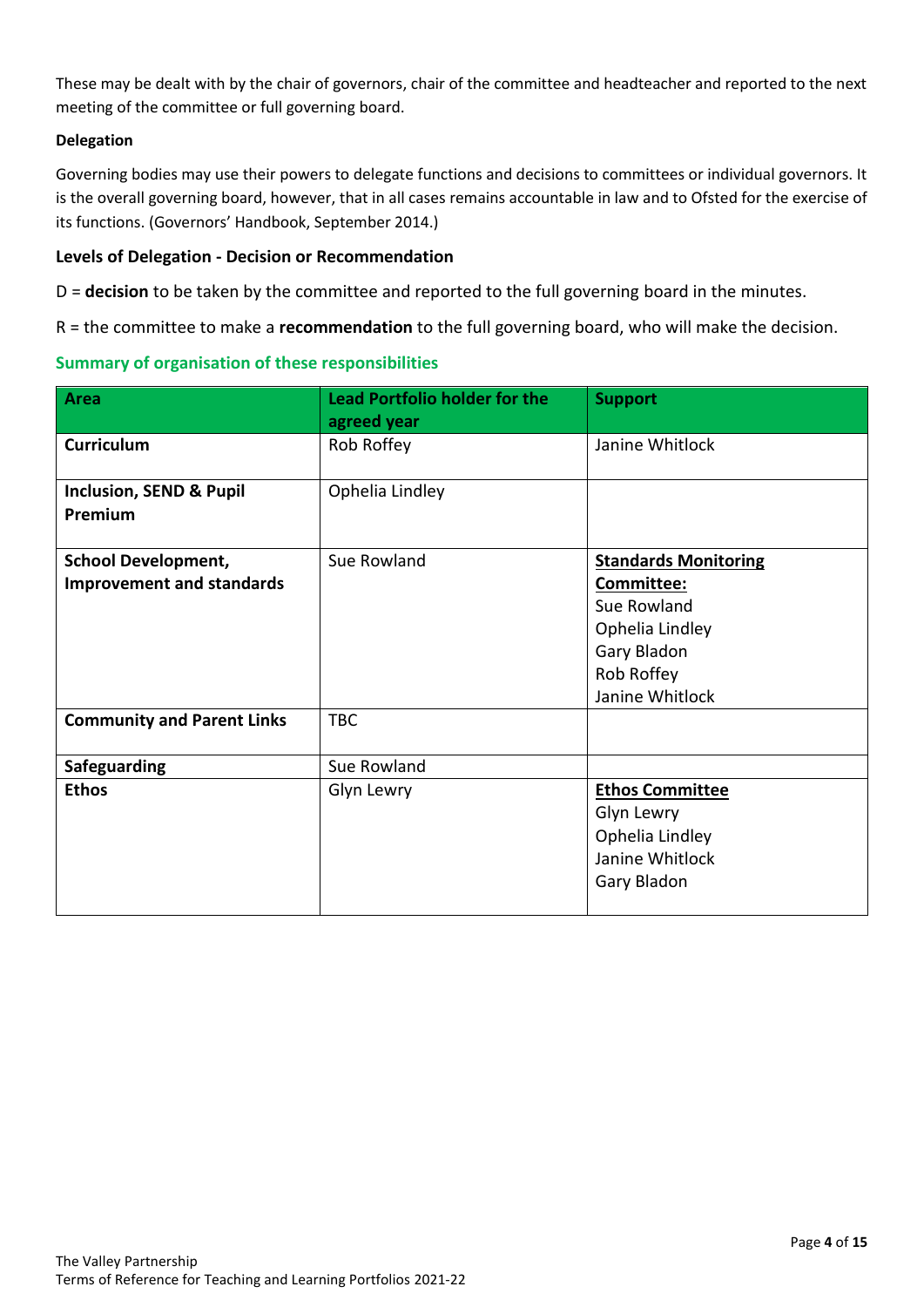# **Curriculum**

## **Lead portfolio holder:** Rob Roffey

## **Policies and Documents delegated to this governor**

- Collective Worship Policy (Recommended)
- Sex and Relationships (Sex Education) Policy (Statutory)
- Governor Visits Policy & Protocol
- Curriculum information published on school website (Statutory)

#### **Duties which are delegated to this governor:**

| The Curriculum governor will undertake appropriate governor training in order to fully understand their role    | D           |
|-----------------------------------------------------------------------------------------------------------------|-------------|
| including, where possible and appropriate, joining relevant staff training to keep updated.                     |             |
| To monitor and evaluate the agreed intent, implementation and impact of the school curriculum. Consider         |             |
| evidence about how effectively the curriculum is achieving its aims for pupils and how this relates to the      | D           |
| board's vision for the school. Report to the board.                                                             |             |
| To evaluate information from the head, subject leaders and staff about how the curriculum is taught,            |             |
| evaluated and resourced, report to full governing board                                                         | D           |
| To agree the policies for sex & relationships education, health education and collective worship.               | D           |
| To agree the arrangements for educational visits and ensure that they are in line with current Devon County     |             |
| Council guidance (link to Health and Safety portfolio holder)                                                   | D           |
| To ensure the continued knowledge and understanding of governors in respect of the National Curriculum          |             |
| and/or changes in national programmes which impact on the curriculum.                                           | D           |
| To establish/recommend as appropriate the policy and/or protocol for governor visits to the school. Ensure      | $\mathbf R$ |
| all governors are aware of and follow the agreed structure, including submitting appropriate reports to the     |             |
| board, by monitoring its implementation. Have regard for staff wellbeing and work life balance when devising    |             |
| the policy.                                                                                                     |             |
| To develop and review a monitoring procedure and cycle for governors (including governor visits) focusing on    |             |
| specific areas of the curriculum, linked to the School Development Plan (School Improvement Plan).              | D           |
| To monitor and evaluate the provisions of the curriculum to account for the needs of children with SEND,        |             |
| including more able children. Consider evidence to demonstrate how the curriculum is made accessible for all    | D           |
| pupils. (Link with SEND/Inclusion lead governor.)                                                               |             |
| Consider if children are taught about mental health and emotional wellbeing as part of a broad and balanced     | D           |
| curriculum.                                                                                                     |             |
| Evaluate the provision for ensuring that pupils are prepared for life in modern Britain and are given           | D           |
| opportunities to develop character and resilience.                                                              |             |
| Monitor and evaluate the range of extra-curricular opportunities available to pupils and the level of uptake by | D           |
| pupils across all age ranges and amongst disadvantaged pupils.                                                  |             |
| To ensure statutory information relating to the curriculum is published on the school website including:        | D           |
| The content of the curriculum by academic year and subject                                                      |             |
| How parents (including prospective parents) can obtain further information in relation to the<br>$\bullet$      |             |
| curriculum                                                                                                      |             |
| Key Stage 1 phonics and reading schemes in operation                                                            |             |
| Boyjow 8, recommend term dates including non-nunit and inset days                                               | D           |

Review & recommend term dates including non–pupil and inset days **R**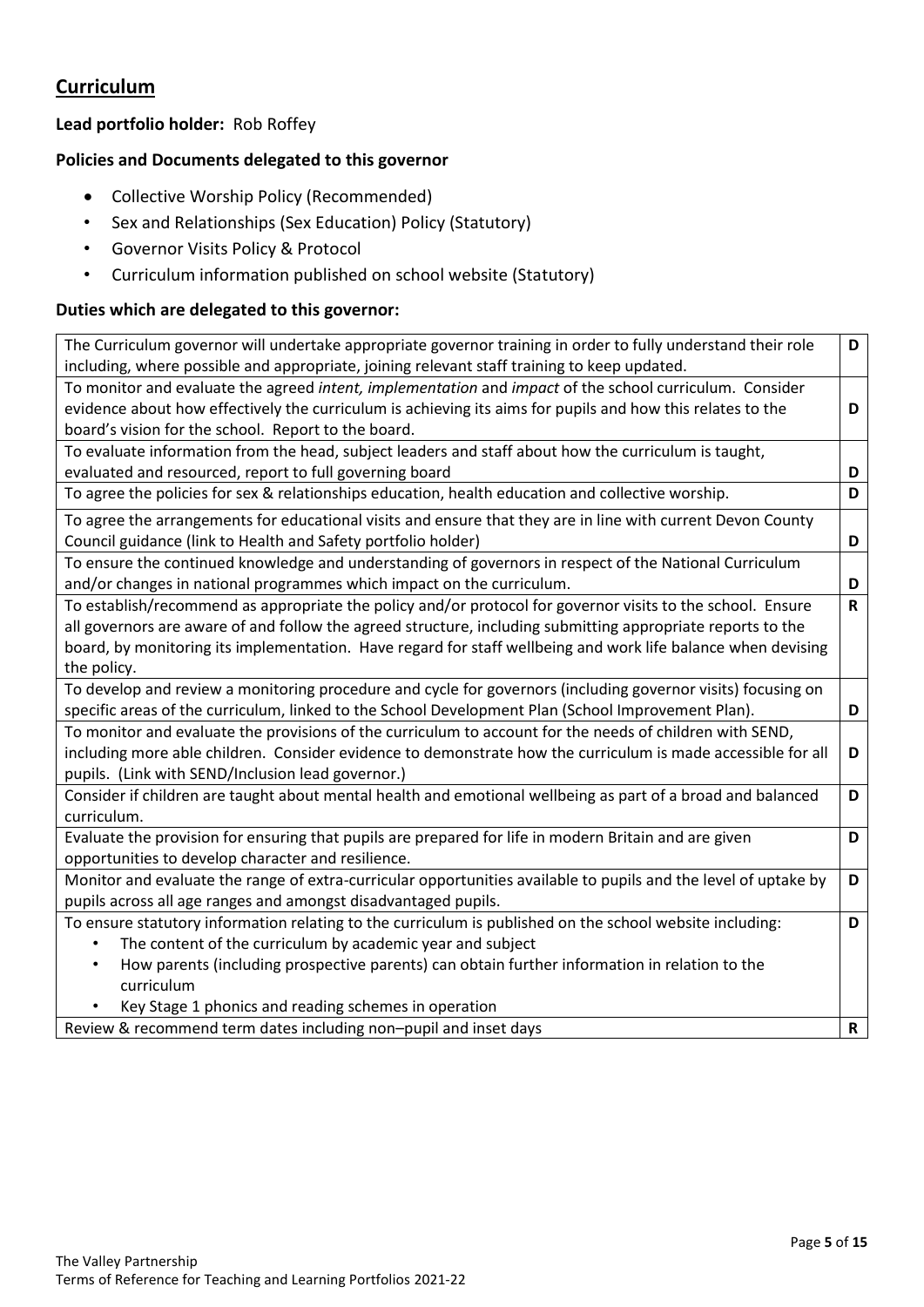## **Inclusion, SEND & Pupil Premium**

#### **Lead portfolio holder:** Ophelia Lindley

#### **Policies and Documents delegated to this governor:**

- SEND Policy and information relating to SEND provision published on school website (Statutory)
- Equality Policy (or information) and Equality Objectives (Statutory)
- Supporting Pupils at School with Medical Conditions Policy (Statutory)
- Education of Children in Care Policy
- Behaviour Policy & Behaviour Principles (Statutory
- Devon County Council Safeguarding Audit
- Admissions Policy (Statutory)
- Exclusion procedures (if not included in Behaviour Policy) (Statutory)
- Pupil Premium

## **Duties which are delegated to this governor:** *(Governance Handbook)*

*Governing boards may use their powers to delegate functions and decisions to committees or individual governors. It is the overall Governing Board, however, that in all cases remains accountable in law and to Ofsted for the exercise of its functions.* 

The purpose of the Pupil Premium is to narrow attainment gaps between pupils eligible for the premium and their peers. Boards should ensure that Pupil Premium funding is being spent on improving attainment for eligible pupils. It is the responsibility of the Governing Board to ensure that the school's Pupil Premium Strategy is established to address the barriers to learning identified in their setting.

#### **D** Delegated to Lead Governor **R** Make Recommendations to Full Governing Board

| The SEND, inclusion and Pupil Premium governor will undertake appropriate governor training in order to<br>fully understand their role including, where possible and appropriate, joining relevant staff training to keep<br>updated.                                                                                                                                                                                                                                                                                                                                                                                                                                          | D |
|--------------------------------------------------------------------------------------------------------------------------------------------------------------------------------------------------------------------------------------------------------------------------------------------------------------------------------------------------------------------------------------------------------------------------------------------------------------------------------------------------------------------------------------------------------------------------------------------------------------------------------------------------------------------------------|---|
| To champion the requirements of children with Special Education Needs and Disabilities by contributing to<br>the development of a SEND Policy, including provision for more able children, to recommend to the full                                                                                                                                                                                                                                                                                                                                                                                                                                                            | R |
| governing board. Highlight any resourcing/finance/staffing issues to the Finance and Personnel Lead<br>Governors.                                                                                                                                                                                                                                                                                                                                                                                                                                                                                                                                                              |   |
| To be familiar with the concept of the Pupil Premium; what it is, why it has been set in place, how it is<br>allocated, how it is calculated, how much money is allocated to the school and which groups of pupils attract<br>the premium. Ensure school has identified all children eligible for the Pupil Premium including those eligible<br>for the early years Pupil Premium funding where there is a school-run nursery provision; Pupil Premium Plus<br>for Children in Care/adopted children and Service Premium for pupils with parents in the armed forces.                                                                                                          | D |
| Monitor the implementation and effectiveness of the agreed SEND policy. Ensure relevant statutory<br>information relating to SEND is published on the school website, updated at least annually and when any<br>changes occur. To ensure that the school website is compliant in relation to the statutory requirements to<br>publish the Pupil Premium strategy and a meaningful summary is published detailing how funding is used and<br>the difference it is making. Keep the board up to date with SEND and Pupil Premium work through regular (at<br>least termly) written reports supplied to the FBoG.                                                                 | D |
| To ensure the needs of all pupils are met by ensuring the relevant policies, practices and procedures are in<br>place and being implemented effectively for all vulnerable groups. (Including, but not limited to: children in<br>care; pupils with medical needs in school; pupils with English as a second language; pupils eligible for Free<br>School Meals; ethnic minority and traveller pupils; forces children, pupils with protected characteristics,<br>SEND pupils). To act as a governor champion for disadvantaged children during board meetings and governor<br>monitoring visits in order to ensure this remains a priority in all aspects of decision making. | D |
| To consider impact for pupils, parents and staff with protected characteristics when developing/reviewing<br>policies. To monitor the school's engagement with individuals with protected characteristics and ensure that                                                                                                                                                                                                                                                                                                                                                                                                                                                      | D |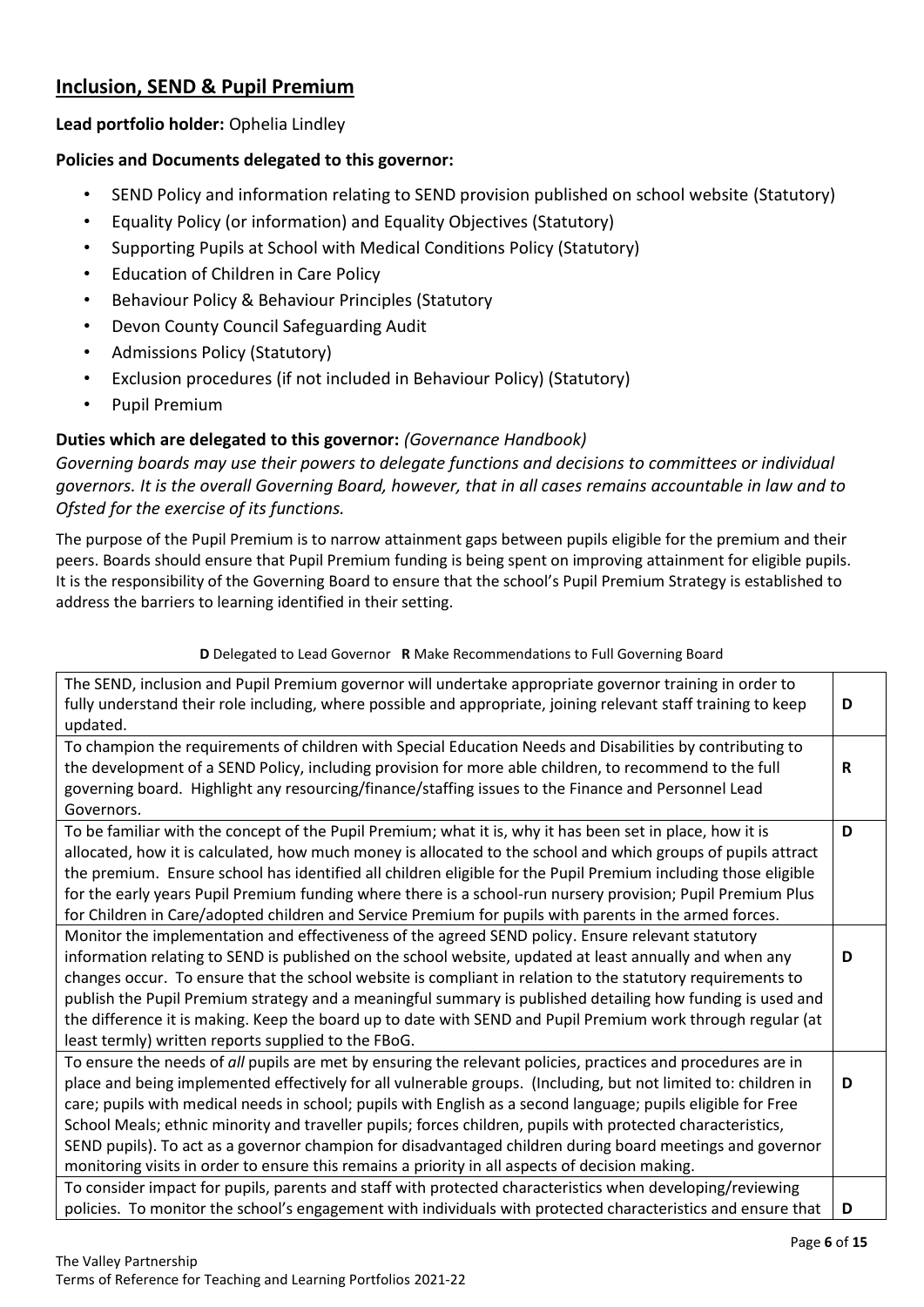| they are given an opportunity to contribute to the development of school processes and procedures. To           |              |  |
|-----------------------------------------------------------------------------------------------------------------|--------------|--|
| monitor to ensure that all staff are aware of the school's Pupil Premium strategy.                              |              |  |
| To work as a team member of the Standards monitoring committee to support understanding of PP                   | R            |  |
| standards and teaching and learning.                                                                            |              |  |
| To assist with the identification of Equality Objectives for ratification by the board and monitor progress     | $\mathbf R$  |  |
| towards these objectives, reporting to the board at least annually                                              |              |  |
| To ensure that the school meets the statutory requirements relating to equality legislation including           |              |  |
| publishing the Equality Objectives, equality information (or an agreed policy) on the school website to show    | D            |  |
| how the school is complying with the Public Sector Equality Duty.                                               |              |  |
| To ensure the governing board meets their statutory duty to be involved in the formulation of the 'Local        |              |  |
| Offer' with the Local Authority.                                                                                | D            |  |
| Ensure an attendance register is taken daily at school. Monitor pupil attendance figures and patterns.          |              |  |
| Review and evaluate progress towards the schools' attendance targets. Monitor exclusion procedures and          | D            |  |
| exclusion data, including pupils on a part time curriculum. Have due regard for children potentially missing    |              |  |
| from education. Review the Attendance Policy.                                                                   |              |  |
| To review and agree, with the headteacher, the Behaviour Policy based on the Behaviour Principles set by the    |              |  |
| board. Check that the Policy and relevant information is published on the school website and monitor that       | D            |  |
| there is continuity of application throughout the school.                                                       |              |  |
| To review and agree the Child Protection Policy (including Cyber Bullying and e-safety strategies) on an        |              |  |
| annual basis. Monitor and evaluate implementation of the policy and report any concerns/ areas for              | D            |  |
| improvement to the full governing board.                                                                        |              |  |
| To meet with the SENDCO and work with them to analyse the impact of the schools' provision for SEND             |              |  |
| pupils in relation to attainment and progress; attendance, punctuality and exclusion. To ensure that the        | D            |  |
| school appoints a staff member as the Pupil Premium champion (SENDCO) and provides appropriate training         |              |  |
| for this individual.                                                                                            |              |  |
| Establish if the SENDCO has sufficient time and resources to enable them to carry out the role as described in  |              |  |
| the SEND Code of Practice? If your school shares a SENDCO across settings do they have sufficient               | R            |  |
| administration support to enable them to fulfil their role effectively? (Note - this should not be the          |              |  |
| Headteacher of one of the schools. The Code of Practice states it may be appropriate for smaller primary        |              |  |
| schools to share a SENDCO, but this must be kept under review to ensure there is no negative impact on          |              |  |
| outcomes or quality of provision.)                                                                              |              |  |
| To support the SENDCO in completing the SEN Funding Evaluation Tool (autumn term) and check that the            |              |  |
| data matches the information held by the school. Use the SEN Funding Evaluation Tool to ensure that             | D            |  |
| provision is being targeted effectively and consider the implications of the following year's budget for        |              |  |
| learners with SEND and inclusion needs. Ask how the Graduated Response is used in school to support the         |              |  |
| 'Assess, Plan, Do, Review' cycle.                                                                               |              |  |
| To work with the staff Pupil Premium champion (SENDCO)and the leadership team to ensure that a Pupil            | D            |  |
| Premium strategy is developed for approval by the board which:                                                  |              |  |
| Identifies the barriers faced by pupils eligible for Pupil Premium funding*                                     |              |  |
| Gives details of how the resources are to be allocated<br>٠                                                     |              |  |
| Gives an overview of the actions to be taken<br>٠                                                               |              |  |
| Gives a summary of the expected outcomes                                                                        |              |  |
| ٠<br>Identifies ways of monitoring the effectiveness of these actions as they are ongoing and notes who         |              |  |
| $\bullet$                                                                                                       |              |  |
| will be responsible for ensuring that this information is passed to the Pupil Premium governor and<br>the board |              |  |
|                                                                                                                 |              |  |
| Explains what will be evaluated at the end of the action and what measures of success will be applied           |              |  |
| Allows the SLT and the board to know and be able to intervene quickly if outcomes are not improving in the      |              |  |
| way that they want them to.                                                                                     |              |  |
| To monitor spending of the Pupil Premium, ensuring the money is spent in identifiable ways to support target    | D            |  |
| groups of pupils.                                                                                               |              |  |
| Monitor the short term uses of the Pupil Premium funding (e.g. with Year 6) and the longer term uses (e.g.      | R            |  |
| with Year 5 and below). Is the balance, right?                                                                  |              |  |
| To challenge the allocation of the Pupil Premium grant if there is no clear audit trail evidencing appropriate  | $\mathsf{R}$ |  |
| use of the resources.                                                                                           |              |  |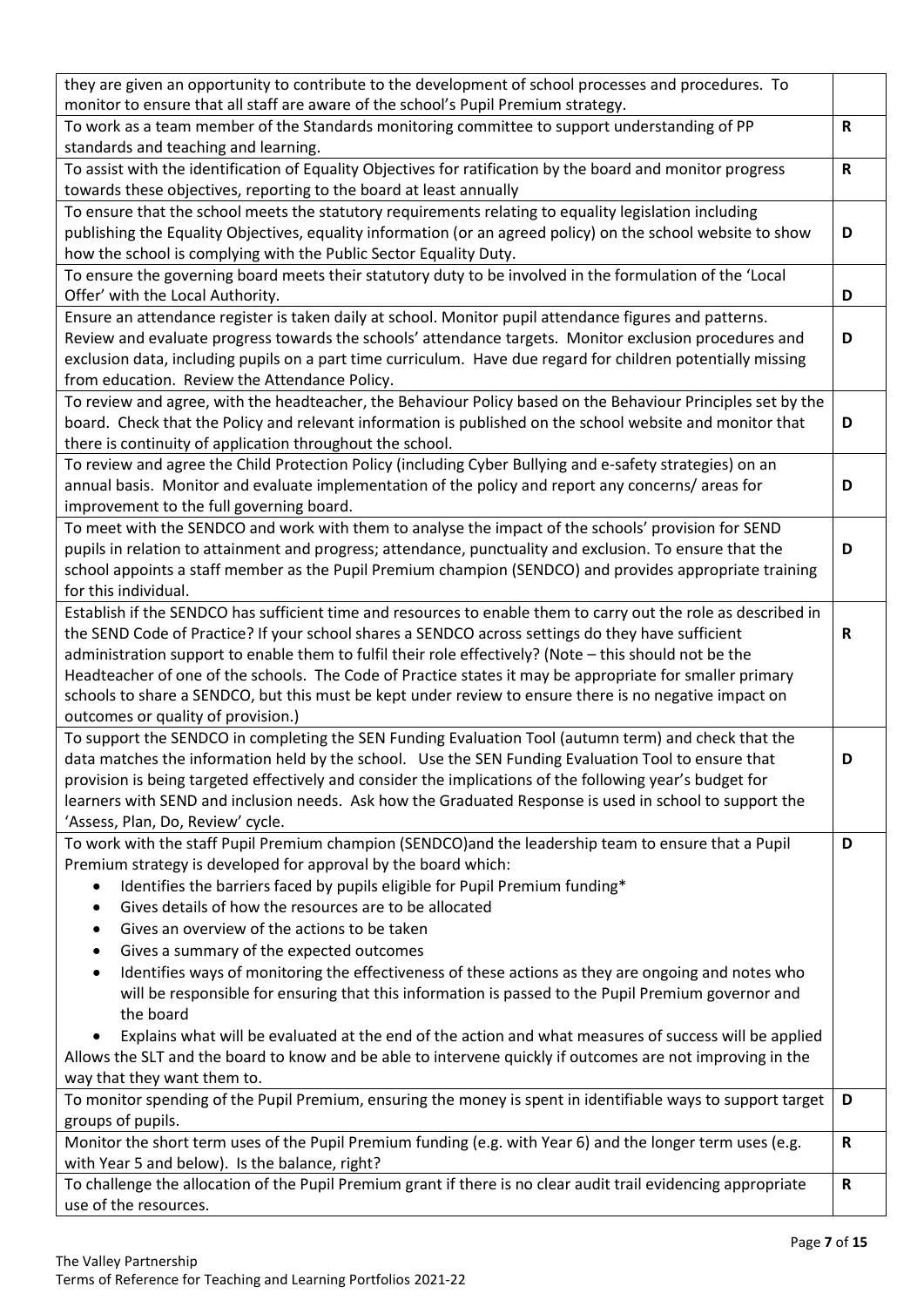| To have knowledge of what systems are in place in the school for evaluating the impact of Pupil Premium and     |   |
|-----------------------------------------------------------------------------------------------------------------|---|
| how this is reported to the board.                                                                              |   |
| To monitor the impact of funding on outcomes for children, so that academic progress is accelerated,            | D |
| standards of behaviour and emotional wellbeing are high and there are no gaps in attendance.                    |   |
| To understand relevant school pupil performance data that shows progress of different groups over time in       | D |
| order to challenge headline data for Pupil Premium pupils in all year groups across the school, not just at the |   |
| end of key stages.                                                                                              |   |
| To support the school in developing positive family and community links in order to raise aspirations for       | D |
| pupils eligible for Pupil Premium funding and celebrate the achievement of all pupils including vulnerable      |   |
| groups.                                                                                                         |   |
| To monitor attendance, punctuality and behaviour (particularly exclusions) of pupils eligible for Pupil         | D |
| Premium funding and the effectiveness of action to address any identified issues or patterns depending on       |   |
| composition of first committee.                                                                                 |   |
| To contribute to strategic planning for future improvements to enhance the progress of disadvantaged pupils     | R |
| and report to the board with recommended improvements; recommend a timeline for the next Pupil                  |   |
| Premium strategy review.                                                                                        |   |

\* Barriers might include literacy or numeracy; behaviour for learning; self-esteem or confidence issues; home environment; lack of access to basic school equipment; punctuality or attendance; social integration issues; geographical issues; community issues; lack of a positive role model at home; lack of engagement, interest, or aspiration.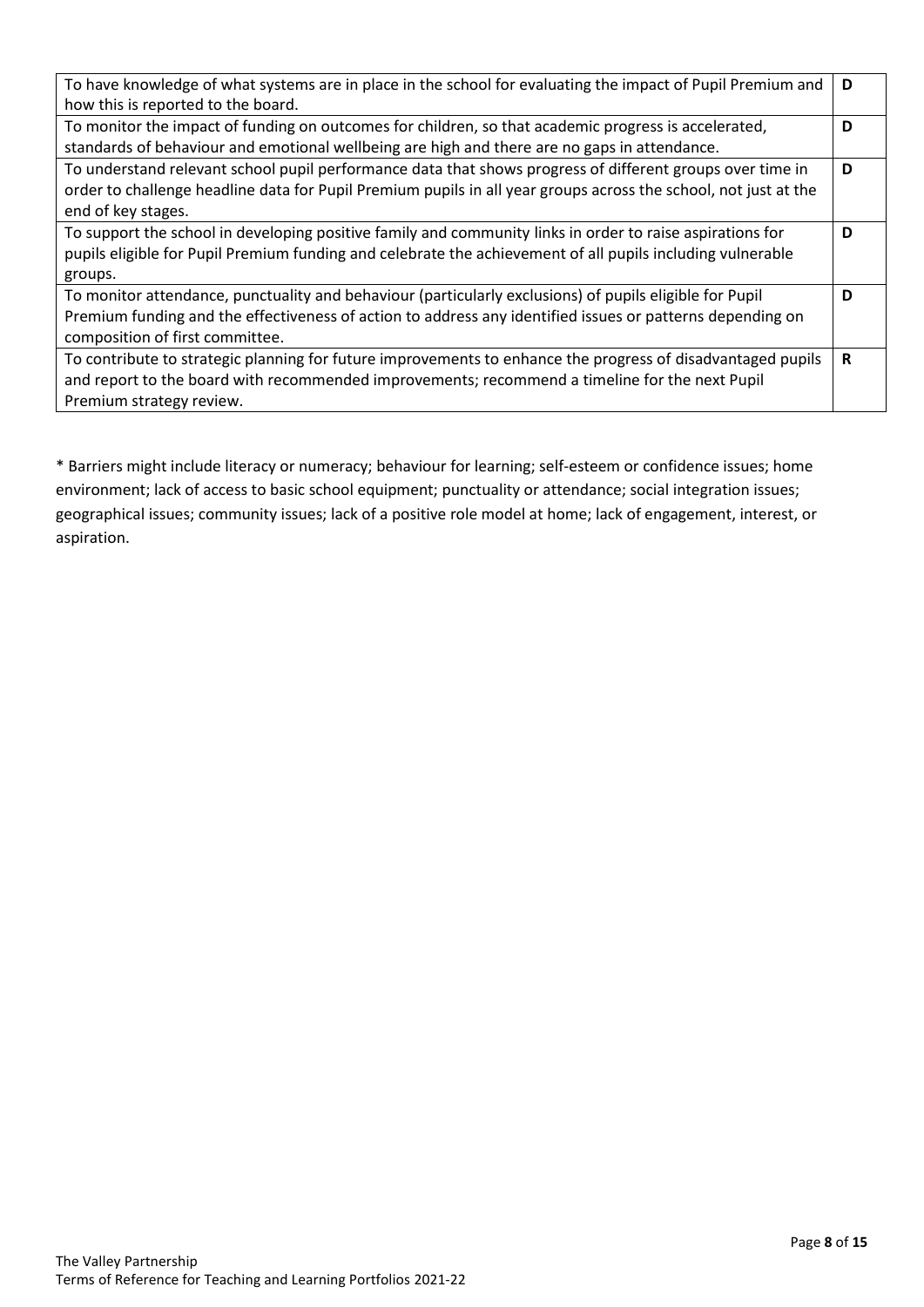# **School Development, Improvement and standards**

## **Lead portfolio holder:** Sue Rowland

## **Policies and Documents delegated to this governor:**

- Results the most recent Key Stage 2 or 4 results to be published on school website (Statutory)
- Ofsted Report, or a link to it, published on school website (Statutory)
- Performance tables, link to the DfE website available on school website (Statutory)
- Attendance Policy

**Duties which are delegated to this governor** in coordination with the working of the Standards monitoring committee (SMC):

This portfolio holder is to have the support of a team of at least 2 other governors, who together, shall be known as the Standards Monitoring Committee (SMC), led by the portfolio Holder who has overall responsibility and decision in the delegated and recommended actions. This SMC will be formed annually as soon as the portfolio lead has been allocated and allocation to this committee has to be at Full board of governor's agreement level. The term of office for this SMC committee is for 1 year in line with the portfolio lead

## **Membership of Standards Monitoring Committee:**

Sue Rowland Ophelia Lindley Gary Bladon Robert Roffey Janine Whitlock (Associate Member)

- the School development, Improvement and standards portfolio Governor lead who shall be the chair of this committee
- the members of staff responsible for teaching and learning at each school,
- the SEND/PP/GT portfolio governor
- the executive head (or heads in co-headship model)
- a third governor

**Quorum:** 3 named governors. **Chair of Committee:** Sue Rowland

## **Clerk of Committee**: Agreed at each meeting

**Meetings:** Standards Monitoring Committee**:** The committee will meet at least once per term and at other times as required. The committee will have the same procedural arrangements for the scheduling of meetings and circulation of agendas and papers as the full governing body.

## **Reporting**: Standards Monitoring Committee

The committee shall present a report on its activity to the full governing body meeting each term to include:

- any areas for Full board consideration
- a monitoring report on progress in addressing the relevant strands in the SDP action plan.
- a review of the School Self-evaluation ( SEF) in relation to linked aspects of standards and progress pastoral care and church community update
- any training or documentation that may be due to be reviewed/implemented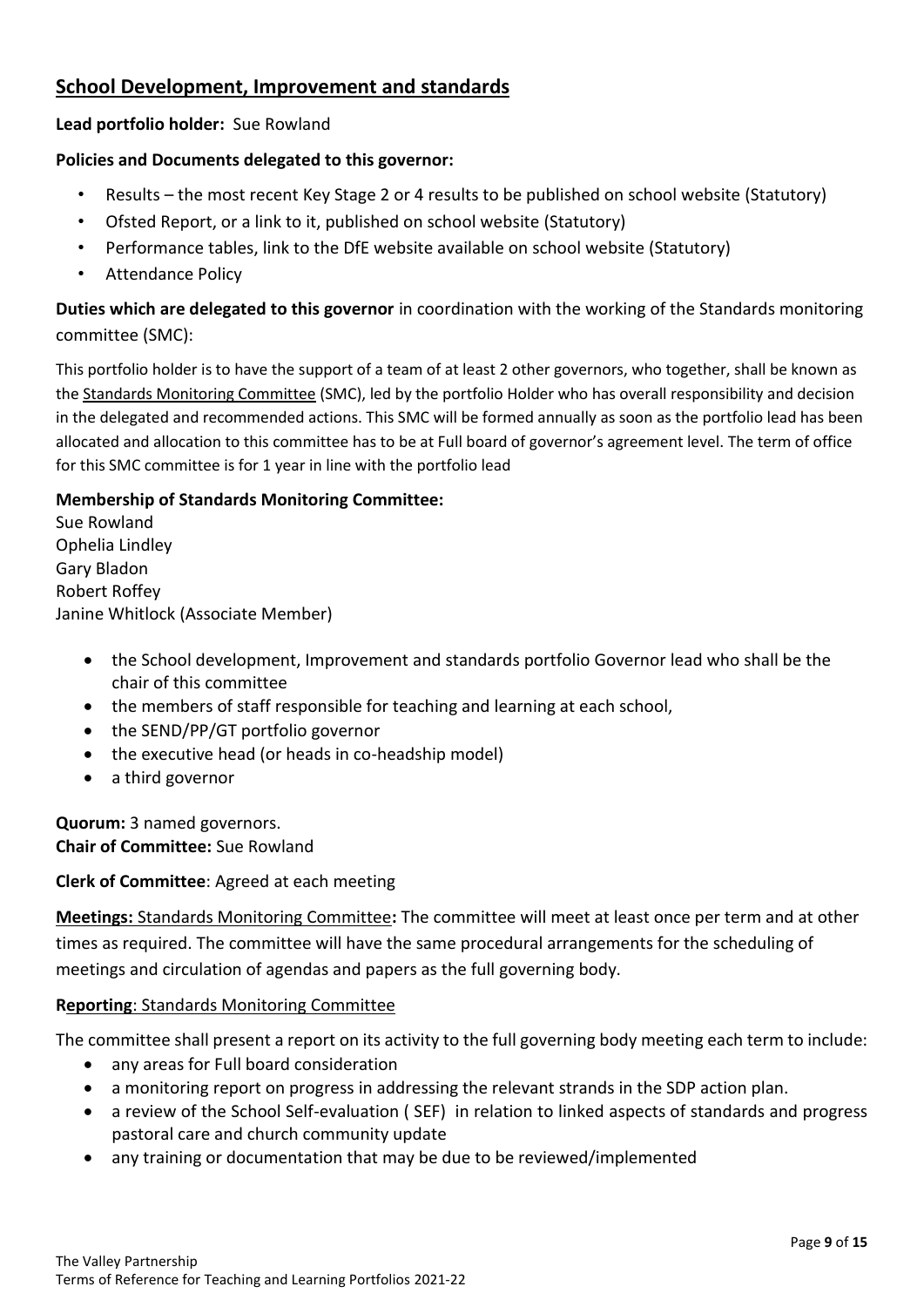The terms of reference and membership of the committee will be reviewed annually by the full governing board at its first meeting of the school year.

#### **D Delegated** to Lead Governor **R** Make Recommendations to Full Governing Board

| <b>Agreed Terms of Reference</b>                                                                                                                                                                                   |              |
|--------------------------------------------------------------------------------------------------------------------------------------------------------------------------------------------------------------------|--------------|
|                                                                                                                                                                                                                    |              |
| The School Improvement governor/s (SMC) will undertake appropriate governor training in order to fully<br>understand their role including, where possible and appropriate, joining relevant staff training to keep | D            |
| updated.                                                                                                                                                                                                           |              |
| To contribute to strategic planning within the school and to recommend the School Improvement Plan (School                                                                                                         |              |
| Development Plan) to the full governing board. Ensure that in formulating the plan Ofsted judgements, the<br>vision for the school, current statutory responsibilities and school action plans are incorporated.   | $\mathsf{R}$ |
| To review and evaluate the success and impact of the School Development Plan in conjunction with the head,                                                                                                         |              |
| senior leadership team and/or subject leaders, in accordance with the agreed formal monitoring                                                                                                                     | R            |
| arrangements. To identify areas for additional support/intervention and recommend allocation of resources.                                                                                                         |              |
| Ensure that remedial action is taken immediately to compensate for any slippage and to report this promptly<br>to the governing board.                                                                             |              |
| To review and interrogate the external data available for the school and report/explain key messages,                                                                                                              |              |
| including benchmarking information, to the governing board. Ensure that governors involved with data                                                                                                               | D            |
| analysis have current valid training to support their role. Ensure there a link to the DfE school performance<br>table website on the school website.                                                              |              |
| To ensure the continued knowledge and understanding of governors in respect of the Ofsted inspection                                                                                                               |              |
| framework including any changes since the school was last inspected and statutory responsibilities.                                                                                                                | D            |
| To ensure that the schools' most recent Ofsted report, or a link to it, is available on the school website. Ensure                                                                                                 | D            |
| that the board is aware of the key findings of the most recent report and monitor actions being taken and                                                                                                          |              |
| progress relating to areas for improvement.                                                                                                                                                                        |              |
| To analyse all performance data including Key Stage 2 data and results, including benchmarking, and report to                                                                                                      |              |
| the full governing board. Ensure that the most recent results are published on the school website in line with<br>statutory requirements.                                                                          | $\mathbf R$  |
| Ensure an attendance register is taken daily at school. Monitor pupil attendance figures and patterns. Review                                                                                                      | D            |
| and evaluate progress towards the schools' attendance targets. Monitor exclusion procedures and exclusion                                                                                                          |              |
| data, including pupils on a part time curriculum. Have due regard for children potentially missing from                                                                                                            |              |
| education. Review the Attendance Policy.                                                                                                                                                                           |              |
| Prepare a monitoring schedule that reviews the SDP and associated plans<br>Co-ordinate governors monitoring visits in relation to the plans                                                                        | D            |
| Report progress at each meeting of the governing board with full written reports each term to summarise the                                                                                                        | D            |
| data, success and progress of all pupils, to include evidence of the strategies in place to 'close the gap'                                                                                                        |              |
| Oversee and co-ordinate that part of the action plan which relates to development of the board of Governors                                                                                                        | D            |
| and ensure actions are followed, impact is measured & report on this at Full board level                                                                                                                           |              |
| To work with the SEND & PP portfolio holder to help monitor the spending of the PP with evidence of its                                                                                                            | D            |
| usage and a clear audit trail.                                                                                                                                                                                     |              |
|                                                                                                                                                                                                                    |              |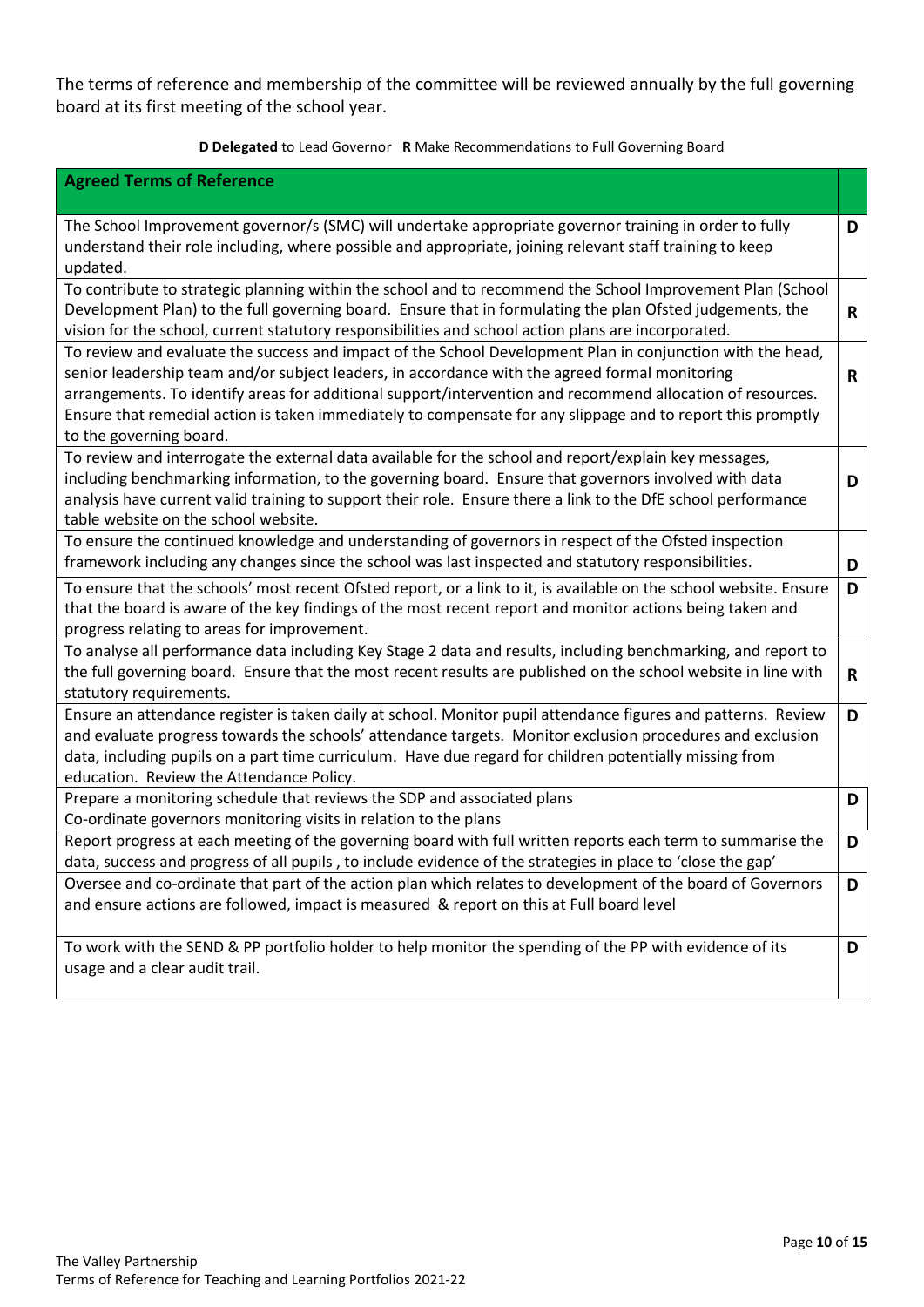## **Community and Parent Links**

#### **Lead portfolio holder: tbc**

#### **Policies and Documents delegated to this governor:**

- Complaints Procedure (Statutory)
- Statement of the school's Ethos and Values published on school website (Statutory)
- Home School Agreement

#### **Duties which are delegated to this governor:** *(Governance Handbook)*

*Governing boards may use their powers to delegate functions and decisions to committees or individual governors. It is the overall Governing Board, however, that in all cases remains accountable in law and to Ofsted for the exercise of its functions.* 

**D** Delegated to Lead Governor **R** Make Recommendations to Full Governing Board

| The community, staff and parental links lead governor will undertake appropriate governor training in order<br>to fully understand their role including, where possible and appropriate, joining relevant staff training to keep                                                                                                                                                                                                                                                                                                                                                                                                                       | D            |
|--------------------------------------------------------------------------------------------------------------------------------------------------------------------------------------------------------------------------------------------------------------------------------------------------------------------------------------------------------------------------------------------------------------------------------------------------------------------------------------------------------------------------------------------------------------------------------------------------------------------------------------------------------|--------------|
| updated.                                                                                                                                                                                                                                                                                                                                                                                                                                                                                                                                                                                                                                               |              |
| To assist the headteacher and Senior Leadership Team (SLT) in promoting good relationships and                                                                                                                                                                                                                                                                                                                                                                                                                                                                                                                                                         | D            |
| communication with parents and the wider community.                                                                                                                                                                                                                                                                                                                                                                                                                                                                                                                                                                                                    |              |
| Ensure that the needs of stakeholders are monitored and there is an opportunity for individuals and groups to<br>communicate their opinions and concerns. Ensure that the school (and the board where applicable) regularly<br>consults with staff, parents and pupils, giving them an opportunity to contribute in the development of<br>policies and procedures which will impact on them. Support the board in using parental views to inform the<br>school's self-evaluation and strategic planning to improve the education of pupils. Ensure that parents, pupils<br>and staff have a role in contributing to the board's vision for the school. | $\mathsf{R}$ |
| To monitor the quality and effectiveness of information for stakeholders on the school website, including                                                                                                                                                                                                                                                                                                                                                                                                                                                                                                                                              | D            |
| ensuring statutory policies and governance information appears on the website in a timely manner.                                                                                                                                                                                                                                                                                                                                                                                                                                                                                                                                                      |              |
| Report back to parents, pupils and staff the results and the changes governors make as a result of listening to                                                                                                                                                                                                                                                                                                                                                                                                                                                                                                                                        | $\mathsf{R}$ |
| their views                                                                                                                                                                                                                                                                                                                                                                                                                                                                                                                                                                                                                                            |              |
| To ensure a Complaints Procedure is in place, is appropriately reviewed and is monitored to ensure that it is                                                                                                                                                                                                                                                                                                                                                                                                                                                                                                                                          | $\mathsf{R}$ |
| followed consistently. Review any complaints once they have been dealt with (both formal and informal) to                                                                                                                                                                                                                                                                                                                                                                                                                                                                                                                                              |              |
| identify any common themes. Investigate any changes in practice required and recommend to the full                                                                                                                                                                                                                                                                                                                                                                                                                                                                                                                                                     |              |
| governing board.                                                                                                                                                                                                                                                                                                                                                                                                                                                                                                                                                                                                                                       |              |
| If the school has a home-school agreement in place review the agreement and seek input from stakeholders                                                                                                                                                                                                                                                                                                                                                                                                                                                                                                                                               | D            |
| (pupils, parents and carers, staff) to inform changes in the document.                                                                                                                                                                                                                                                                                                                                                                                                                                                                                                                                                                                 |              |
| Act as a champion for well-being and mental health for both staff and pupils. Analyse responses to the staff<br>wellbeing survey to help understand the key issues in the school, and use information from the survey to<br>assess the impact of any measures being taken to support staff wellbeing.                                                                                                                                                                                                                                                                                                                                                  | D            |
| Monitor key aspects of mental health and emotional wellbeing and be aware of what is being done to                                                                                                                                                                                                                                                                                                                                                                                                                                                                                                                                                     | D            |
| promote a positive environment for children and young people. Identify how the school ensures timely                                                                                                                                                                                                                                                                                                                                                                                                                                                                                                                                                   |              |
| identification, support and mentoring of vulnerable children and young people who may benefit from                                                                                                                                                                                                                                                                                                                                                                                                                                                                                                                                                     |              |
| targeted support.                                                                                                                                                                                                                                                                                                                                                                                                                                                                                                                                                                                                                                      |              |
| To keep the board up to date with work undertaken by the Community, Staff and Parental Links Governor                                                                                                                                                                                                                                                                                                                                                                                                                                                                                                                                                  | D            |
| through regular (at least termly) written reports supplied to the FGB.                                                                                                                                                                                                                                                                                                                                                                                                                                                                                                                                                                                 |              |
| Contribute to the development of the annual surveys for parents, staff and/or pupils (as applicable). Analyse                                                                                                                                                                                                                                                                                                                                                                                                                                                                                                                                          | $\mathsf{R}$ |
| the responses from the survey(s) and report to the board.                                                                                                                                                                                                                                                                                                                                                                                                                                                                                                                                                                                              |              |
| Ensure that members of the board and staff are aware of the code of conduct when using social media.                                                                                                                                                                                                                                                                                                                                                                                                                                                                                                                                                   | D            |
|                                                                                                                                                                                                                                                                                                                                                                                                                                                                                                                                                                                                                                                        |              |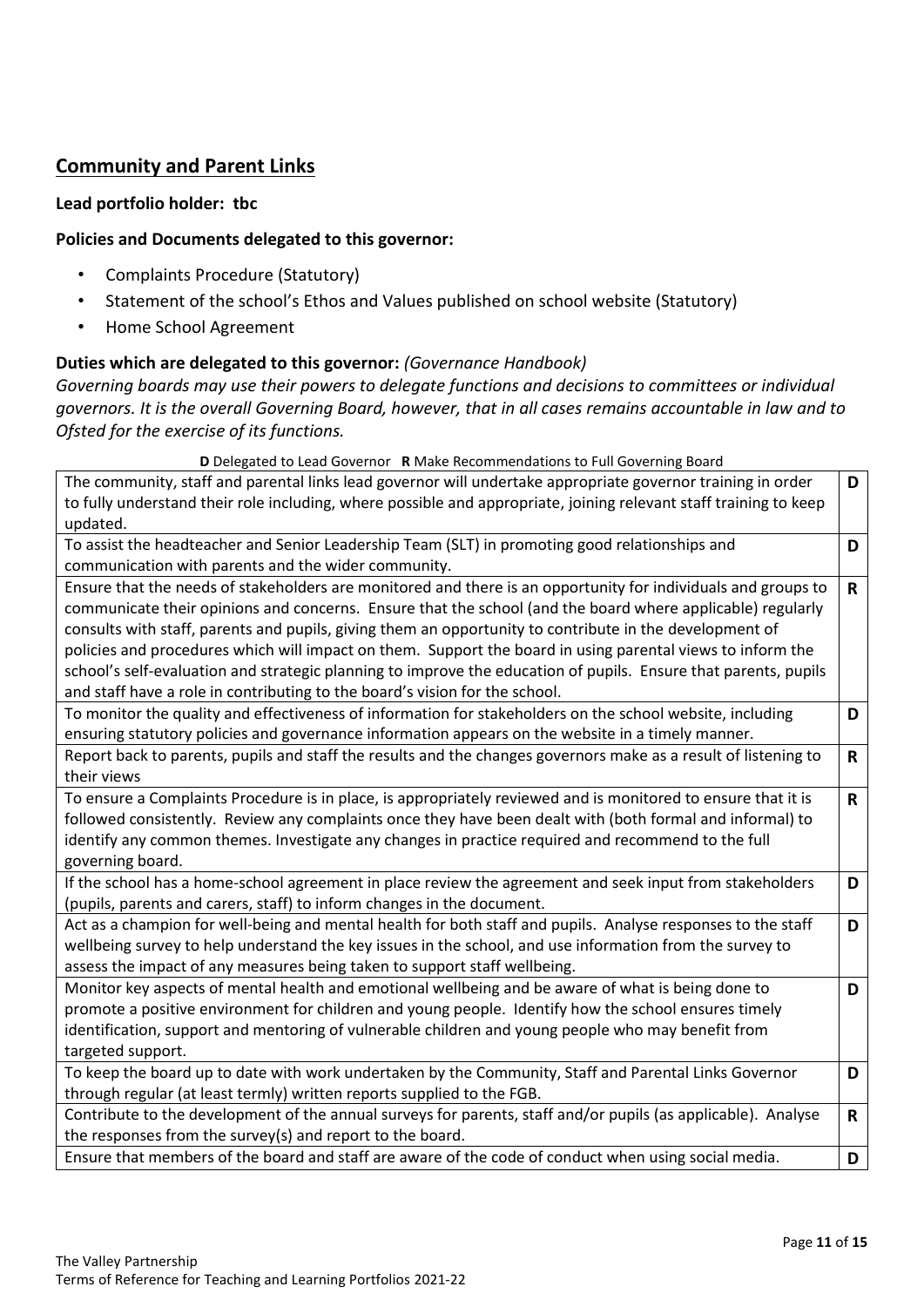| Monitor and evaluate work life balance issues for staff, the SLT and members of the board. Review the          |  |
|----------------------------------------------------------------------------------------------------------------|--|
| school's use of job share arrangements, part-time working, flexible working, and staff workload to see if      |  |
| strategies are effective.                                                                                      |  |
| Monitor levels of staff absence and the reasons for absence to identify any potential areas of concern.        |  |
| Monitor responses to staff exit interviews to identify any potential areas of concern.                         |  |
| To encourage wider networking with other schools in the locality, nationally and internationally to inform and |  |
| enhance opportunities for children and young people, facilitate staff development and sharing of good          |  |
| practice, moderation of pupils' work, transition processes and benchmarking.                                   |  |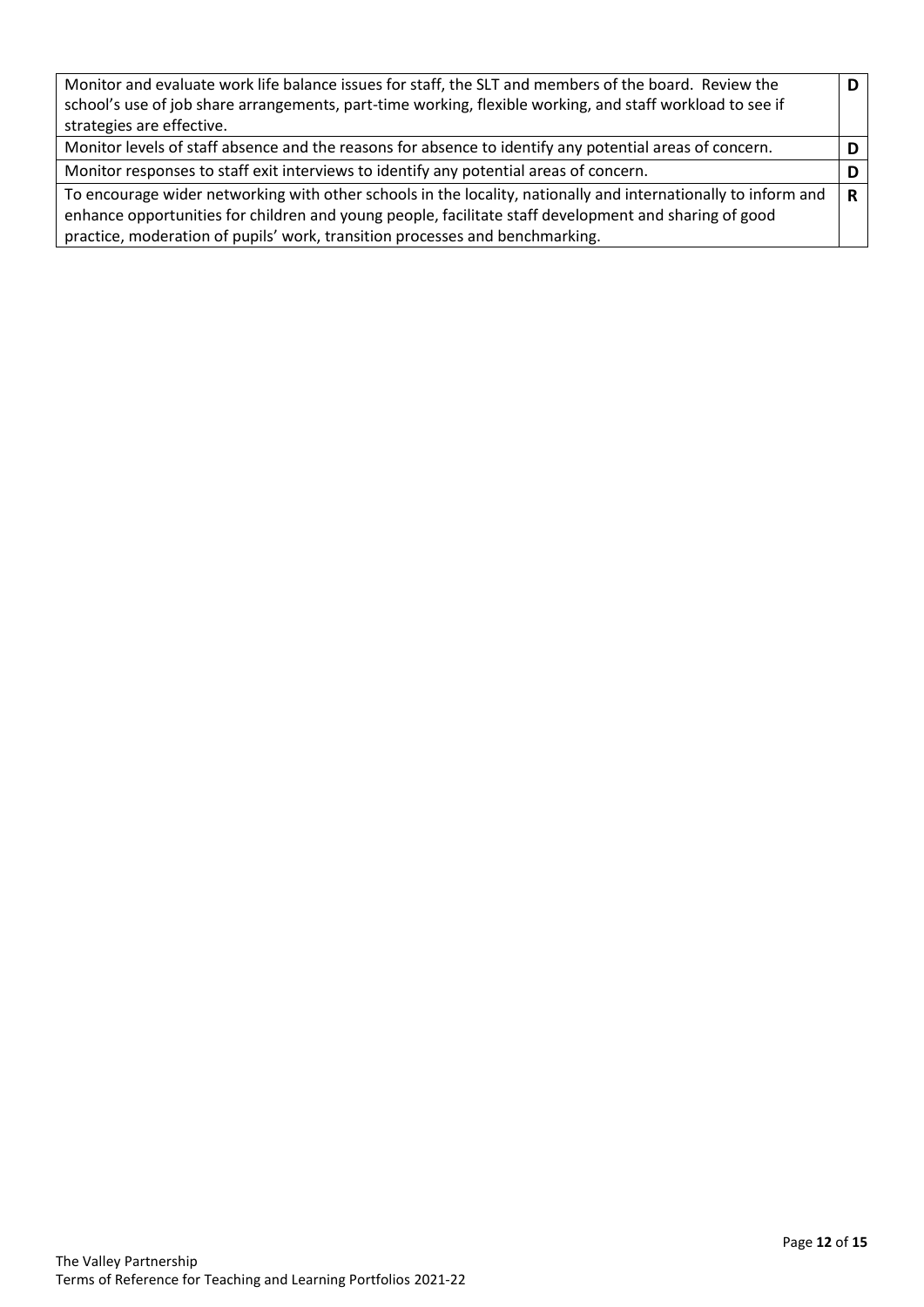# **Safeguarding**

#### **Safeguarding Governor:** Sue Rowland

#### **Policies and Documents delegated to this governor:**

• Safeguarding Policy

#### **Duties which are delegated to this governor:** (Governance Handbook)

It is the responsibility of the Governing Board to ensure that the school's safeguarding, recruitment and managing allegations procedures take into account the procedures and practice of the local authority and LSCB and national guidance.

In addition to considering the delegated responsibilities of the Safeguarding Lead the Governing Board should also nominate a member to be responsible for liaising with the local authority and other agencies in the event of an allegation being made against the Headteacher (Keeping Children Safe in Education [KCSiE] guidance states that this should be the Chair).

**D** Delegated to Governor(s) **R** Recommend to Full Governing Board

| The Safeguarding Governor(s) will undertake appropriate governor training in order to fully understand their  | D            |
|---------------------------------------------------------------------------------------------------------------|--------------|
| role including, where possible and appropriate, joining relevant staff training to keep updated.              |              |
| To keep the Governing Board up to date with work undertaken by the Safeguarding Governor through              | D            |
| regular (termly) written reports supplied to the clerk to disseminate to the FGB. (To ensure that statutory   |              |
| requirements are met, use the termly safeguarding data collection sheet found on Governance pages of          |              |
| Babcock LDP website.)                                                                                         |              |
| To ensure that the school appoints a Designated Safeguarding Lead (DSL) for child protection who is a         | D            |
| member of the senior leadership team and who has undertaken training in inter-agency working, in addition     |              |
| to child protection training.                                                                                 |              |
| To ensure that the DSL role is clearly defined in the role holder's job description and the DSL receives      | D            |
| refresher training at prescribed intervals.                                                                   |              |
| Monitor and ensure that all staff, including temporary staff and volunteers, are provided with the school's   | D            |
| safeguarding / child protection policy and staff behaviour policy/code of conduct.                            |              |
| To monitor and evaluate the school's application of the agreed child protection policy and procedures,        | D            |
| including the staff behaviour policy/code of conduct.                                                         |              |
| To consult with the DSL and recommend policies, including the Child Protection Policy, for review by the      | $\mathsf{R}$ |
| FGB, checking that the school has ensured that they are consistent with LSCB and statutory requirements,      |              |
| reviewed annually, cross referenced and made publicly available on the school's website.                      |              |
| To monitor and evaluate the school's procedures for dealing with allegations of abuse made against            | D            |
| members of staff including allegations made against the Headteacher and allegations against other children.   |              |
| Ensure that these are in line with statutory requirements and are effective.                                  |              |
| To monitor and evaluate the school's safer recruitment procedures, including statutory checks on staff        | D            |
| suitability to work with children and disqualification by association regulations. Ensure these are followed. |              |
| To monitor the staff training requirements for all staff and volunteers, including the Headteacher and        | D            |
| ensure these meet statutory requirements. Check that all staff receive information on induction about the     |              |
| school's safeguarding arrangements, staff behaviour policy or code of conduct and the role of the DSL.        |              |
| Monitor and evaluate the arrangements for child protection training, including staff being regularly updated  | D            |
| in line with statutory requirements-'at least annually' for DSL.                                              |              |
| Monitor and evaluate how the school ensures pupils are taught about safeguarding, including online, as part   | D            |
| of a broad and balanced curriculum.                                                                           |              |
| To ensure that the school has met its statutory duties (Section 175/157 Education Act 2002) by completing     | D            |
| and returning the annual safeguarding audit to the Local Authority. Ensure that any weaknesses identified     |              |
| are rectified by the school without delay.                                                                    |              |
| Prepare an action plan against weaknesses identified in the audit, plus any other areas identified in need of | $\mathsf{R}$ |
| additional attention. Monitor and evaluate this action plan.                                                  |              |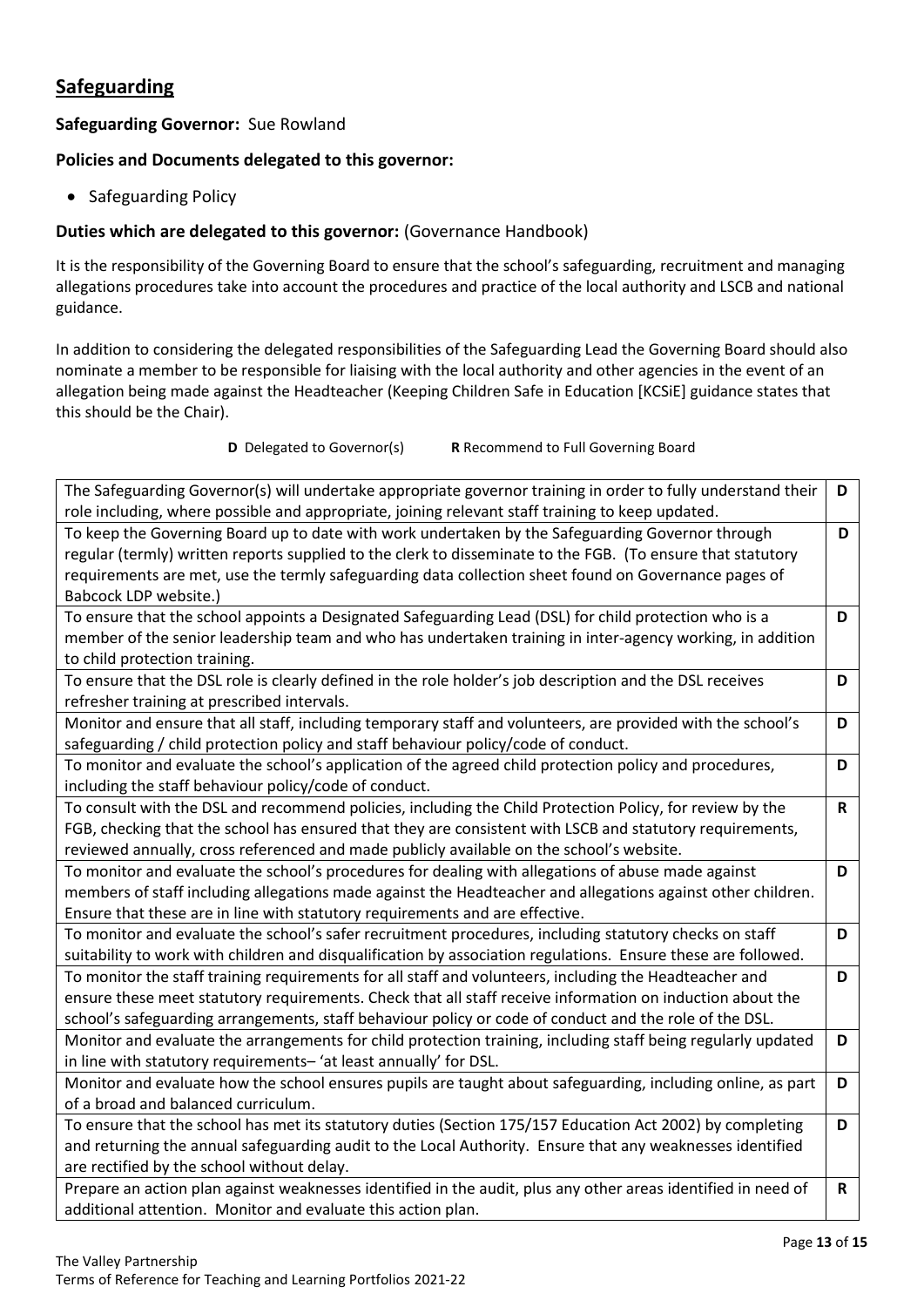# **Ethos**

## **Lead portfolio holder:** Glyn Lewry

This portfolio holder is to have the support of a team of at least 2 other governors, who together, with other members as listed below shall be known as the **Ethos Committee (EC),** led by the portfolio Holder who has overall responsibility and decision in the delegated and recommended actions. This EC will be formed annually as soon as the portfolio lead has been allocated and allocation to this committee has to be at Full board of governor's agreement level. The term of office for this EC committee is for 1 year in line with the portfolio lead.

## **Membership:** Glyn Lewry, Ophelia Lindley, Janine Whitlock, Gary Bladon

- the Ethos portfolio lead who shall be the chair of this committee and;
- the member of staff responsible for RE and collective worship,
- a foundation governor
- the executive head (or heads in co-headship model)
- a parent governor
- an associate member may be included, perhaps a local church

**Quorate:** To be quorate the committee needs to have 3 out of the named members present as well as at least 1 of the staff team listed**.** 

#### **Meetings:** Ethos Committee

The committee will meet at least once per term and at other times as required. The committee will have the same procedural arrangements for the scheduling of meetings and circulation of agendas and papers as the full governing board.

## **Reporting:** Ethos Committee

The committee shall present a report on its activity to the full governing body meeting each term to include:

- any areas for Full board consideration
- a monitoring report on progress in addressing the SIAMS action plan, including Collective worship and RE
- a pastoral care and church community update
- any training or documentation that may be due to be reviewed/implemented